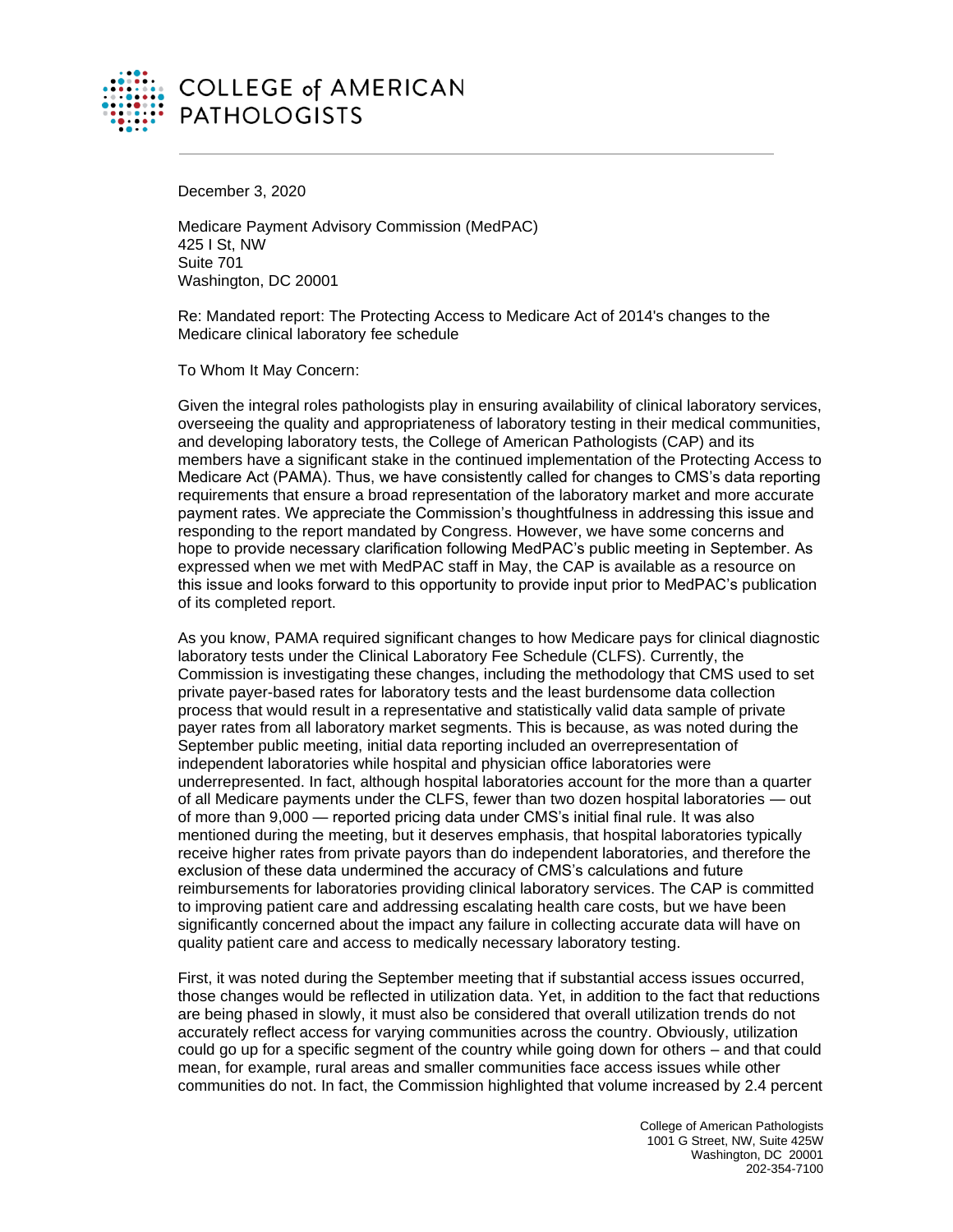

for independent labs and decreased by about 1 percent for both hospital and physician office labs, which demonstrates the varying impact the inadequate rates have in different settings. Yet, the Commission attributes this change to a "longer-term trend of large, independent laboratories growing their market shares," not acknowledging the negative impact on smaller laboratories. Further, the idea that labs can simply "readjust their revenue mix" to maintain their operation and maintain access does not reflect the current laboratory environment/market. Private payers are, as was noted during the discussion, being aggressive in terms of negotiating rates for laboratory tests, while pathology practices and laboratories across the country continue to face increasing regulatory burden and ongoing public health crises including the COVID-19 public health emergency.

Additionally, as the Commission explained, spending increases were largely due to technical changes under PAMA and increased use of new, high-cost tests – and this spending increase was concentrated primarily at independent laboratories while spending declined for both hospital and physician office laboratories. Again, this demonstrates the extent to which inaccurate payment rates disproportionately harm the smaller, hospital, and rural laboratories across the country. Further, the idea mentioned during the meeting that rural hospital data and/or small practice data does not matter because "Medicare should pay similar rates for similar care" fails to take into consideration the different nature of the cost inputs across various settings and fails to comport with the plain meaning of the statute, which requires a national market-based reimbursement scheme based on data from all independent and hospital-based laboratories that receive most of their Medicare revenues from serving beneficiaries who are not hospital in-patients or out-patients. Smaller and rural laboratories and pathology practices provide valuable services to their communities. To not meaningfully take into consideration the range of activities within pathology services and the variation of associated costs and resources across different settings will limit the ability for patients to continue to receive these important diagnostic services.

We understand that because of the weighted median component, greater hospital and physician office laboratory reporting may only increase payment rates modestly. However, the CAP has long maintained that including the full spectrum of laboratories (and especially hospital outreach laboratories) is especially important in ensuring an accurate, market-based payment system for laboratories paid through the CLFS. Similarly, while the CAP supports efforts to understand how private payer laboratory rates could be collected through a survey, if – as was suggested during the meeting – only larger laboratories are sampled, the issue Congress intended to address through this report will only be exacerbated.

Regarding comments about utilization, we want to remind the Commission that pathologists and clinical laboratories do not control test ordering and any concerns about increased utilization should not result in penalizing the laboratories who provide the test in response to the requests by the patient's physicians. Further, the CAP has concerns with utilization management efforts that inappropriately dictate or limit health care provider decision-making or patient care, as these policies impinge on the practice of medicine and improperly encumber medically necessary laboratory and pathology services. Pathologists know that the right test at the right time can make all the difference in a patient's diagnosis, treatment, and outcome. We remain committed to improving patient care and addressing escalating health care costs, but policies that interfere with a patient's ability to receive timely and appropriate services risk negatively affecting patients, providers, and the entire health care system.

Finally, regarding the concerns expressed around molecular testing and cost escalation, we have previously provided recommendations to CMS for ways to improve coding and